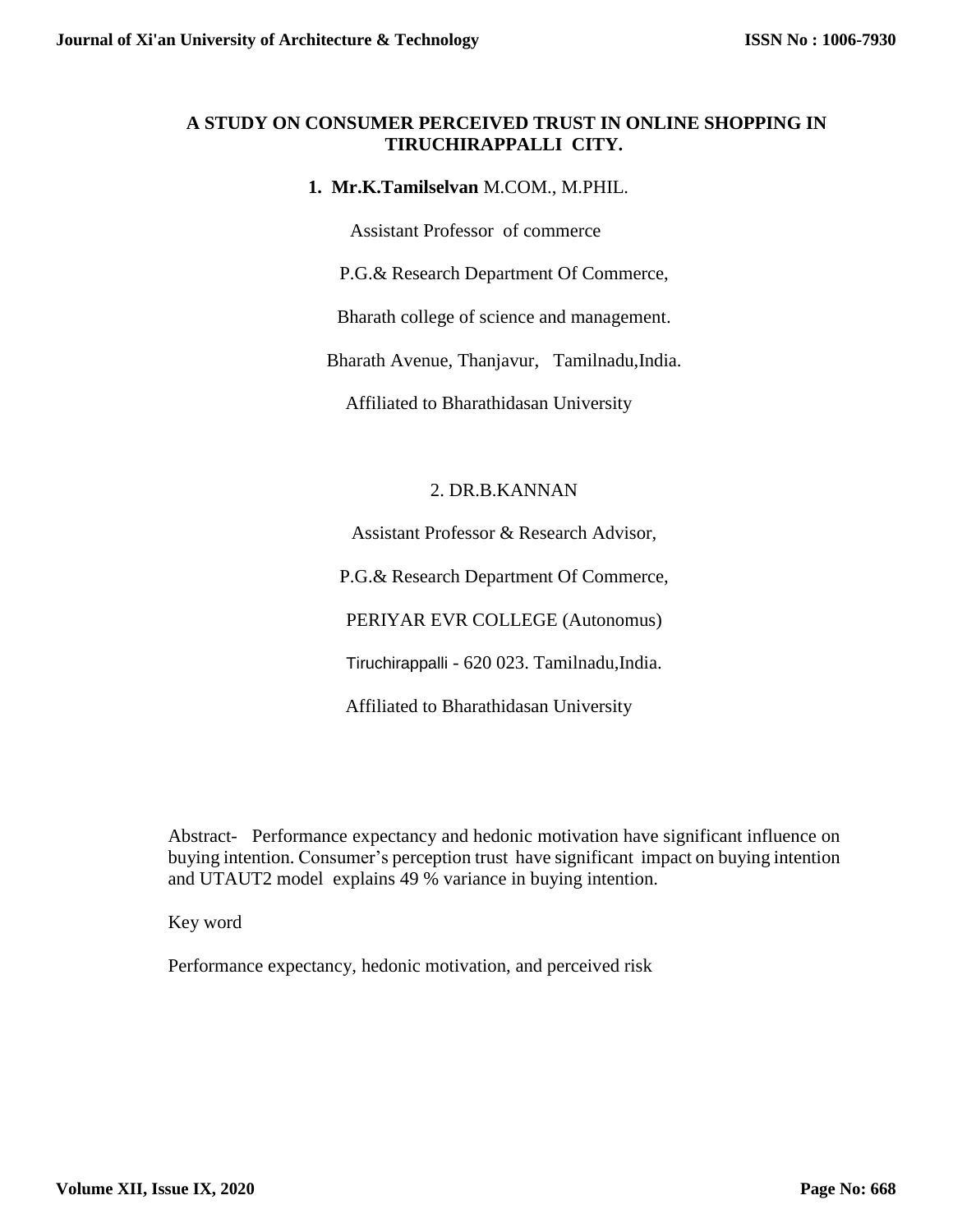Intruduction

Number of Internet users India has increased continues in last 10 years. It is expected to reach 800 million by the end of 2021 and now it is reached 650million. India is the second highest countryin interest usesrs and only after the china. . China achived 2000 billion usd eccommerce every year but India market size in ecommerce is only 46 billion usd in 2019. The oline martket is need to grow much faster and it has capacaity to reach.

As the internet users are increasing and ecommerce industry is also get booming. Digital market growth is throughout the world epesially in India. All other Industry are struggling to maintaining growth in india but digital marketing industry is booming at high rate and it alble to maintians its annul compund growth rate around 8% for last 5 years.

Theritical background of the theory

Venkatesh et al (2003) made extensive study on eight major theories and develope composite model to undersatnd worker techology acceptance on work place and the model is called UTAUT.

The UTAUT is derived construct from the eight theories, which were are Theory of Reasoned Action from (Fishbein 1975), Davis's (1989) Techknowldge Acceptance Model (TAM); Motivational Model (MM) from (Davis, Bagozzi and Warshaw 1992), Theory of Planned Behavior (TPB) from Ajzen (1991), the PC utilization model (MPCU) (Thompson, Higgins, and Howell 1991), IDT (Rogers 1962), the social cognitive theory (SCT) (Bandura 1986), and an integrated model of technology acceptance and planned behaviour (TAM-TPB) (Taylor and Todd 1995).

UTAUT model explained more variance than all other models and it explains 70% of variance in behavior intention and 48 % variance in usage behavior.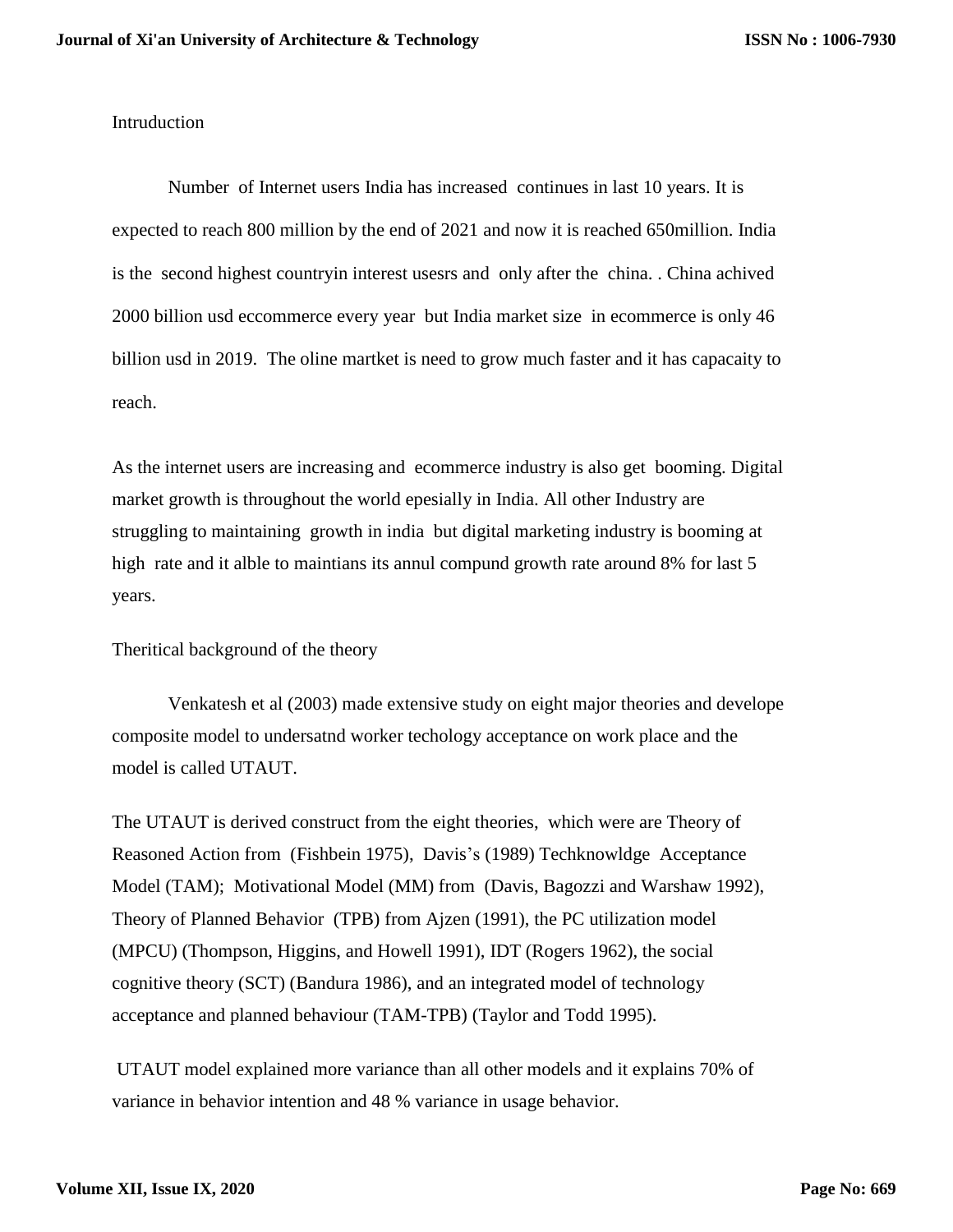UTAUT has our main determined are such as performance expectancy, effort expectancy, social influence, and facilitating conditions influencing and moderator are age gender and experience. Venkatesh et al (2012) extent UTAUT1 model to commercial accepted by including hedonic motivation and price affect and develop the UTAUT2 model.

UTAUT and UTAUT2 being used in various field to understand the behavior intention and usage behavior such: Online consumer acceptance and familiarity (Chang et al 2016); smart wear (Sung & sung 2015); mobile payment (Khalilzadeh et al., 2017); mobile usage behavior (Mulyana, Hurriyati, Disman,and Adiwibowo 2017) ; study student software acceptance(Chang Liu & Kostiwa 2007)

Performance expectancy (PE)

**Venkatesh et al. (2003)** Performance expectancy (PE) is defined "as the degree to which an individual believes that using the system will help him or her to attain gains in job performance" (P.447). Srinivasan (2015) make study online apparel consumer in India, and suggest that perceived usefulness have significant influence on their online buying intention.

Effort expectancy EE

Venkatesh et al. (2003) defines "effort expectancy is defined as the degree of ease related to the use of a particular system".

Hedonic motivation:

Hedonic motivation has significant influence on technology acceptance and use ( Brown & Venkatesh 2005); online shopping intention (Childers et al. 2001, Venkatesh et al., 2012). Bruner and Kumar (2005) said Enjoyment is the main in new technology adoption.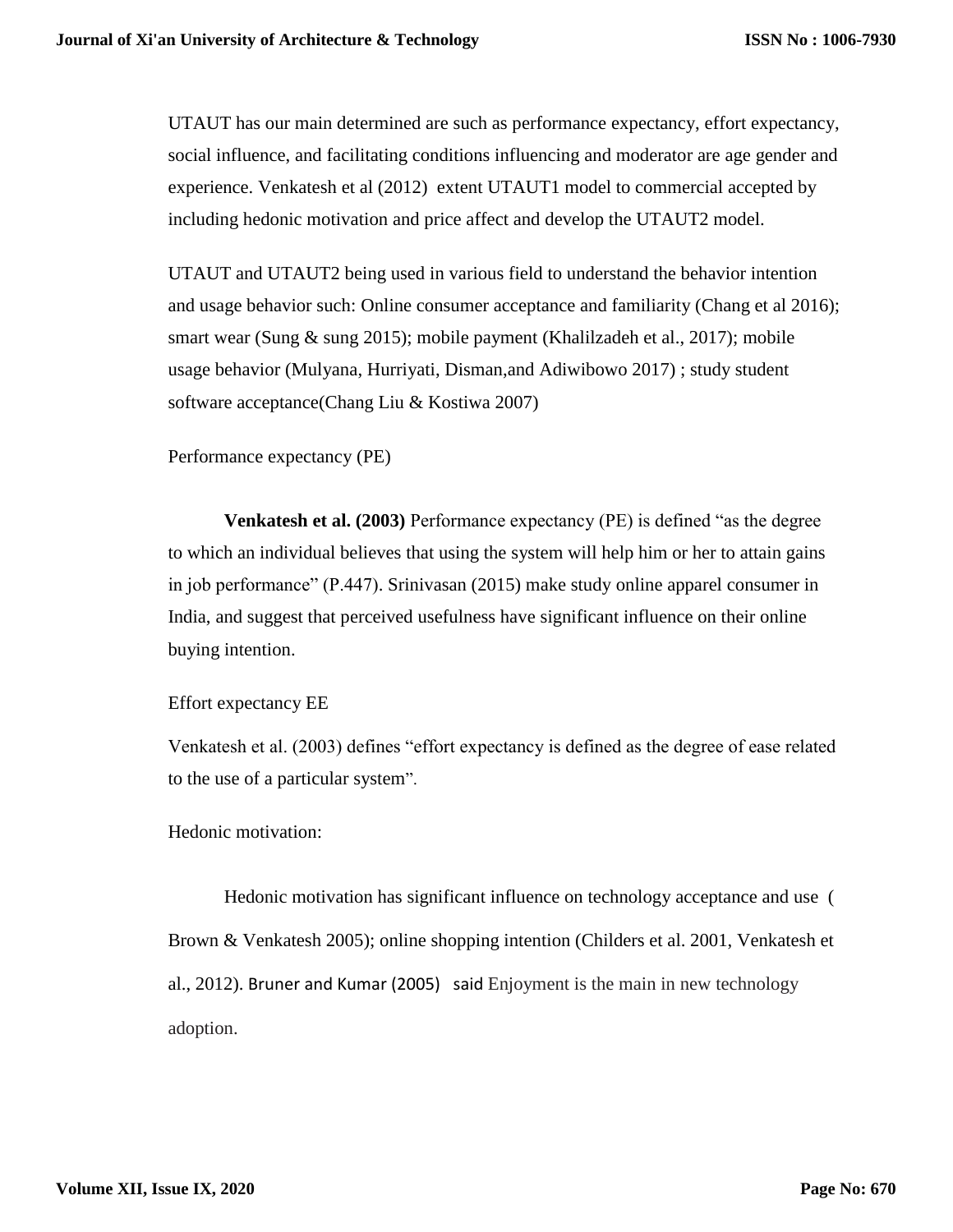### Facilitating conditions

Vekatesh et al., (2003) Facilitating conditions are defined as the degree to which an individual believes that an organizational and technical infrastructure exists to support use of the system. . Tak & Panwar (2017) Facilitating condition has positively influences behavioral intention and use mobile shopping apps user in India

### Perceived trust

Cho (2005) "trust, concern with security and reputation of company." Trust is found to be important in internet buying behavior, and it has influence in behavioral intentions (Kim & Lee, 2008). Customer relationships are deciding factor in maintaining trust while building ecommerce (Kim & Tadisina, 2007).One of the major factors that are inhibiting online purchasing is the lack of consumers' trust in vendors over the internet (Gefen, Karahanna, & Straub, 2003). According to Pan and Zinkhan (2006), privacy issues majorly affect the trust of the consumer towards the online retailer.

## **Hypotheses of this study**

H1) Effort expectancy is significantly influence the buying intent H2) Performance expectancy is significantly influence the buying intent H3) social norms is significantly negatively influence the buying intent H4) Hedonic motivation is significantly influence the buying intent H5) perceived risk is significantly negatively influence the buying intent H6) Facilitating condition is significantly influence the buying intent H7) Facilitating condition is significantly influence the buying behavior H8) perceived risk is significantly negatively influence the buying behvaiour H9) buyer intent is significantly influence buyer behavior.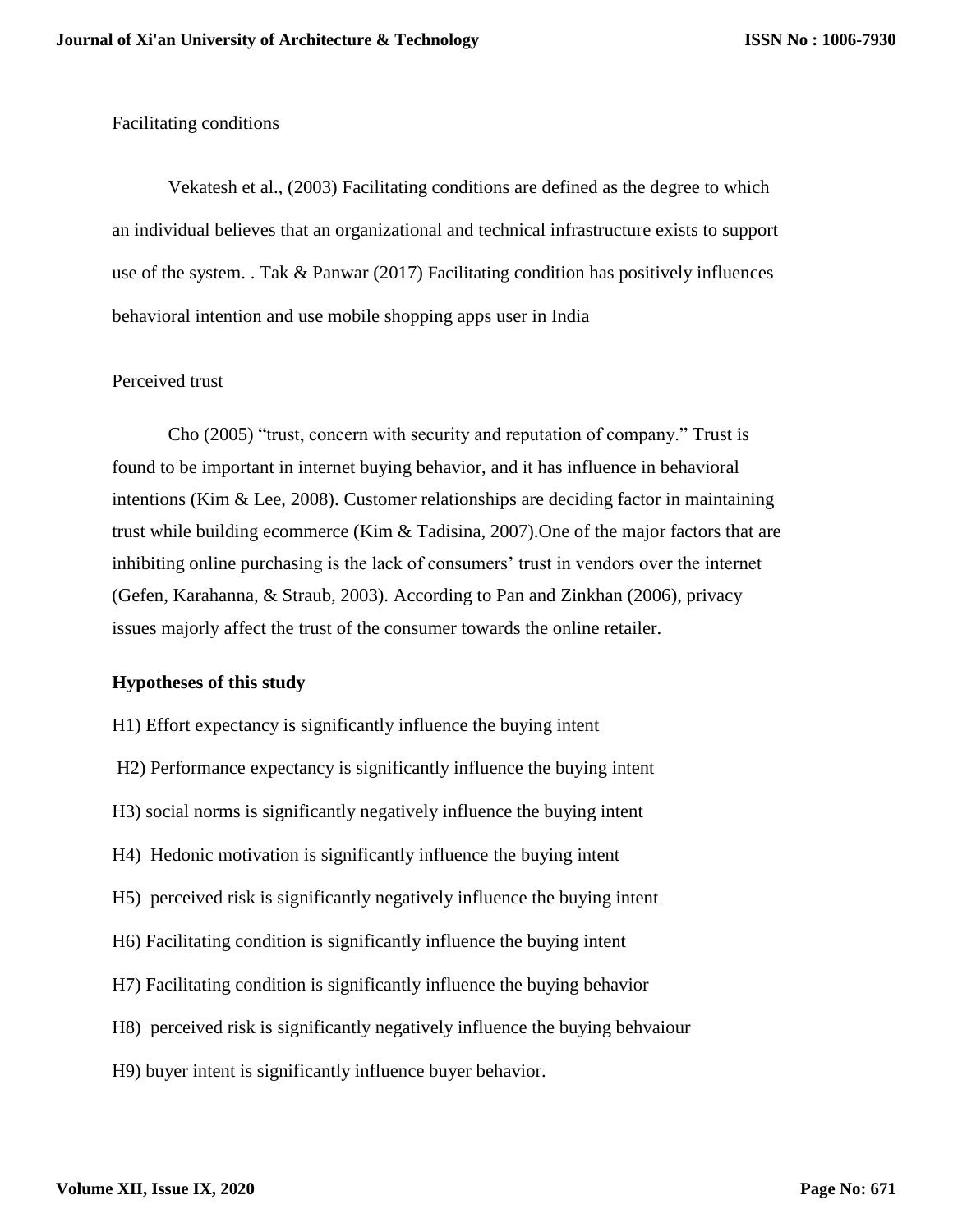#### RESEARCH METHODOLOG

#### **Study Area**

 The present study is conducted in Trichy Dist and it has seven Talukas; the present study concentered Trichy city only and considered this are key area to collected the data for sample.

Sample size - 195 despondence being meet and schedule collected but only 184 were used for analysis rest of them with missing values. The information was collected on the spot (through schedule method)

Questionnaire construction

The present research be dependent on on primary data and which is collected through the schedule. Schedule consist of two part. Frist part consist of 15 questions related to demographic variable and their perception about online marketing trust and part two of schedule consist of 38 question which were designed reflecting the hypothesized variable .Second part question, (EE) Effort expectancy Performance expectancy (PE), FC – facilitation PT – perceived Trust were adopted from Vekatesh et al. (2012) and (SN)Social norms adopted from Ajzen (1991) and HM hedonic motivation Khalilzadeh et al. (2017)

Structural Equation Model (MSEM)

The present applies SEM which most power tool to test hypotheses. Before executing SEM, explorative factor analysis and confirmative factor analysis (CFA) are need to execute and both of this analysis was executed in SPSS and AMOS software respectively.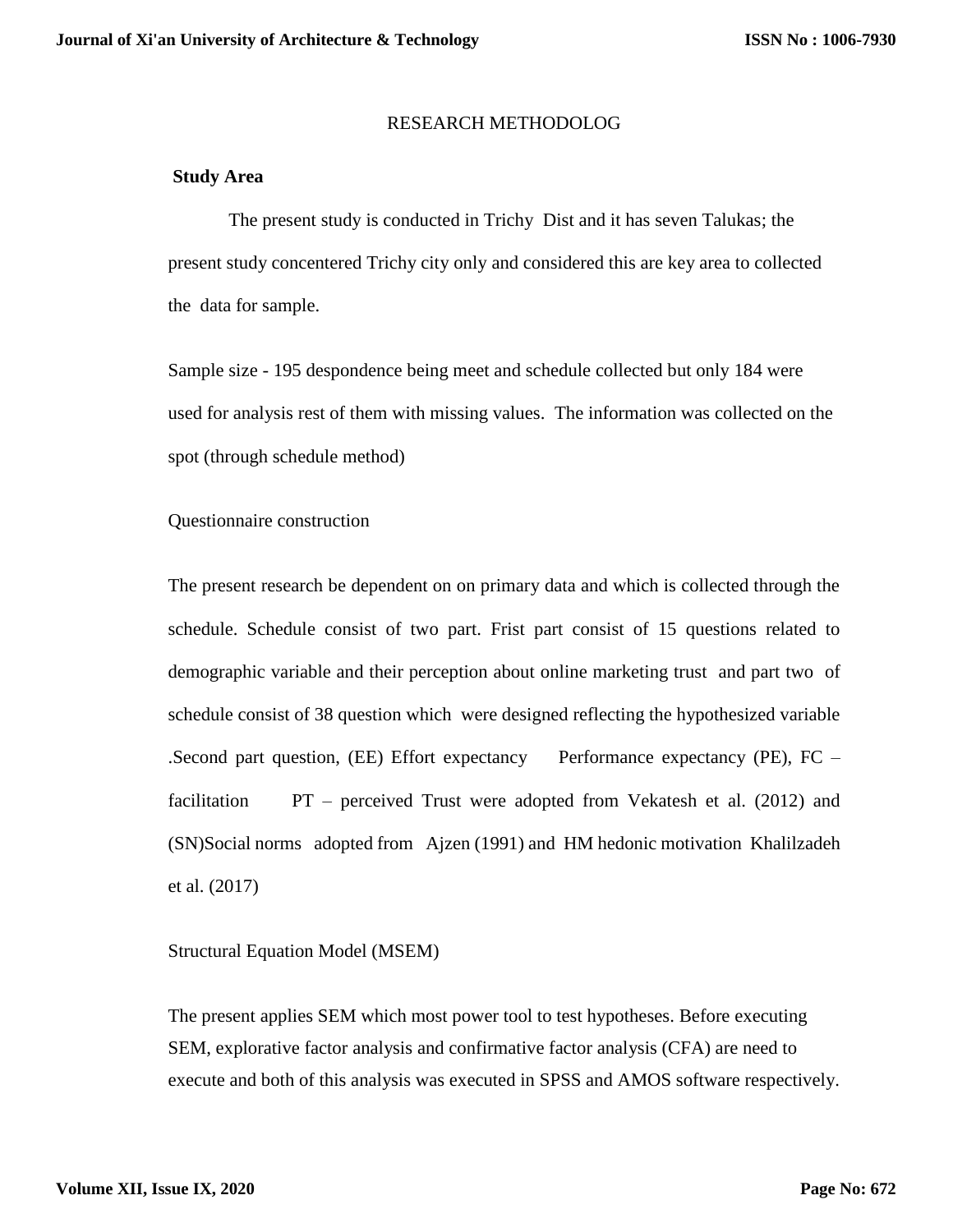CFA was executed to confirm constructs convergent and discriminant validities. It helps to understand, the items of a variable shared their variance and how they are different from one another. Total variance explained was 72% and eight constructs were gathered.

To test the hypotheses the research uses the SEM (AMOS) model and before to execute the SEM, validity and reliability were tested. Discriminant validity, Convergent validitity, Average variance and maximum shared variance were test and table below (Table -1)

|           | meanl s.d   | <b>CR</b>       | <b>AVE</b> | <b>MSV</b> | MaxR(H) | <b>PP</b>  | PE             | FC    | <b>HM</b> | PI    | <b>BB</b> | <b>SN</b> | <b>PT</b>   |
|-----------|-------------|-----------------|------------|------------|---------|------------|----------------|-------|-----------|-------|-----------|-----------|-------------|
| <b>PP</b> | 3.52 1.03   | 0.906           | 0.645      | 0.067      | 0.917   | 0.803      |                |       |           |       |           |           |             |
| PE        | 3.71 1.21   | 0.936           | 0.749      | 0.111      | 0.978   | $0.240***$ | 0.883          |       |           |       |           |           |             |
| FC        |             | 2.85 0.75 0.924 | 0.780      | 0.047      | 0.942   | $0.201**$  | 0.018          | 0.883 |           |       |           |           |             |
| <b>HM</b> | 3.12   1.10 | 0.915           | 0.782      | 0.026      | 0.940   | 0.043      | $-0.089$       | 0.078 | 0.884     |       |           |           |             |
| PI        | 2.75 0.91   | 0.839           | 0.624      | 0.102      | 0.833   | 0.028      | 0.065          | 0.060 | 0.007     | 0.790 |           |           |             |
| <b>BB</b> | 3.25 0.85   | 0.854           | 0.616      | 0.028      | 0.847   | $-0.040$   | $0.106\dagger$ | 0.033 | 0.017     | 0.009 | 0.785     |           |             |
| <b>SN</b> | 2.55 0.95   | 0.849           | 0.634      | 0.102      | 0.843   | 0.028      | 0.065          | 0.060 | 0.007     | 0.790 | .750      | .730      |             |
| <b>PT</b> | 3.45 0.75   | 0.854           | 0.616      | 0.028      | 0.847   | $-0.040$   | $0.106\dagger$ | 0.033 | 0.017     | 0.009 | 0.785     |           | $.630$ .721 |

TABLE .1 MASTER VALIDITY TABLE

SOURCE : AMOS output

(BI- buying intent EE-Effort expectancy PE – performance expectancy

HM hedonic motivation SN- social norms FC – facilitation PT – Perceived Trust)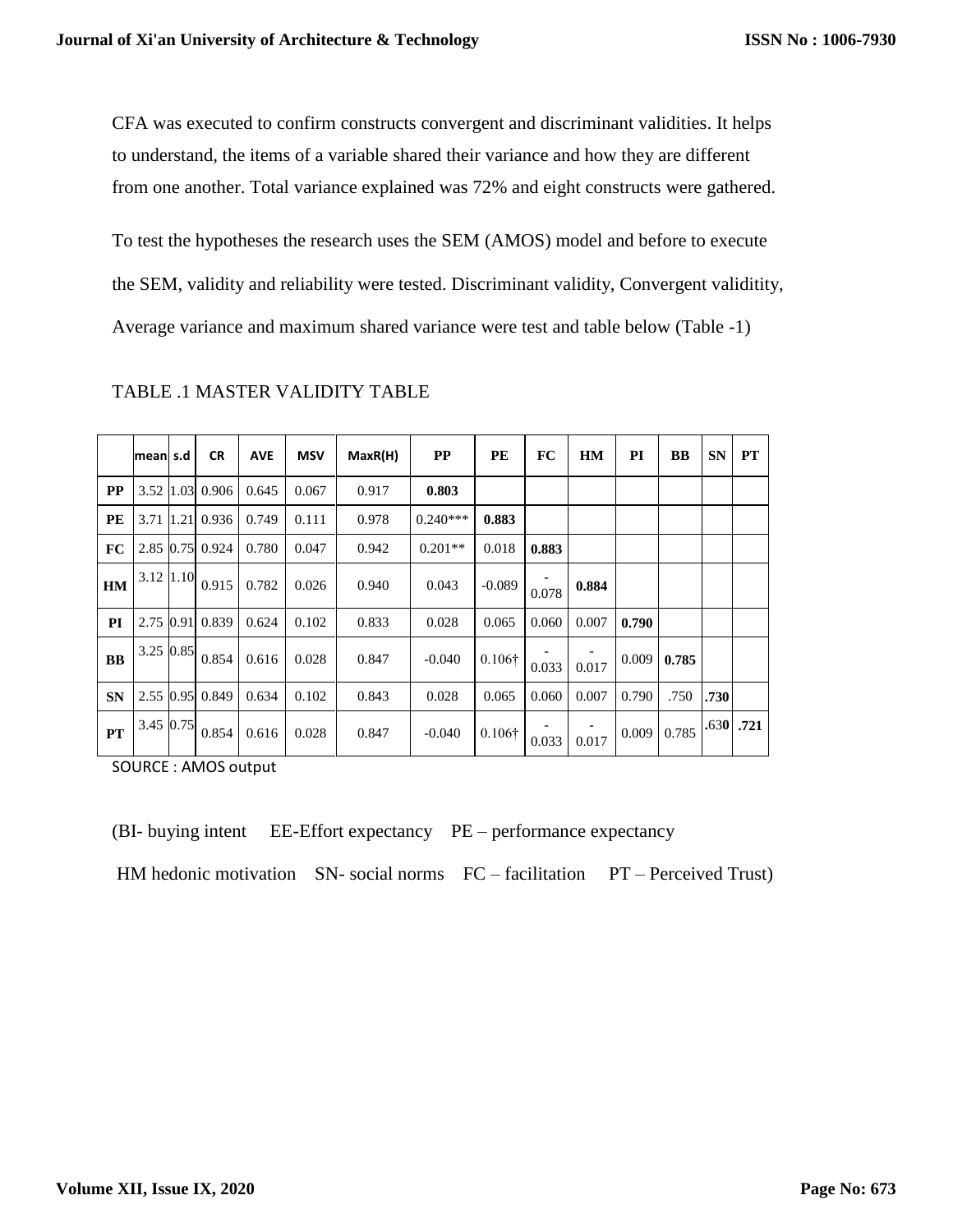# **STRUCTURAL EQUATION MODEL (SEM)**



# **Figure- 1**

| Table – 2 Model Fit Measures |
|------------------------------|
|------------------------------|

| <b>Measure</b> | <b>Estimate</b> | <b>Threshold</b> | <b>Interpretation</b> |
|----------------|-----------------|------------------|-----------------------|
| <b>CMIN</b>    | 375.653         |                  |                       |
| DF             | 281             |                  |                       |
| <b>CMIN/DF</b> | 1.337           | Between 1 and 3  | Excellent             |
| CFI            | 0.910           | >0.900           | Acceptable            |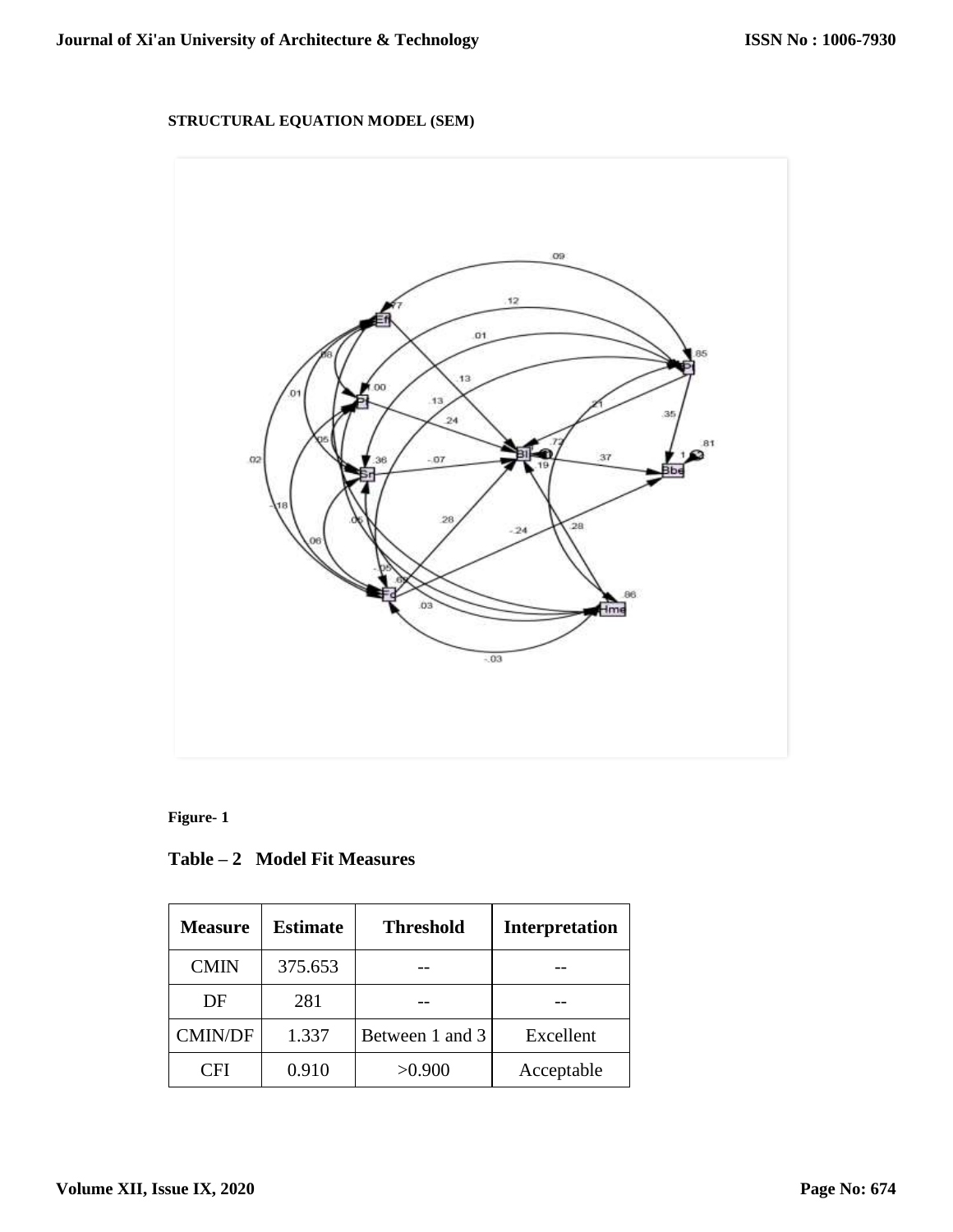| <b>SRMR</b>  | 0.051 | $< \!\! 0.08$ | Excellent  |
|--------------|-------|---------------|------------|
| <b>RMSEA</b> | 0.061 | $< \!\! 0.06$ | Acceptable |
| PClose       | 0.121 | >0.05         | Excellent  |

### Table -3 Cutoff criteria

| <b>Measure</b> | <b>Terrible</b> | Acceptable | Excellent |  |
|----------------|-----------------|------------|-----------|--|
| <b>CMIN/DF</b> | > 5             | $>$ 3      | >1        |  |
| <b>CFI</b>     | < 0.90          | < 0.95     | >0.95     |  |
| <b>SRMR</b>    | >0.10           | >0.08      | < 0.08    |  |
| <b>RMSEA</b>   | >0.08           | >0.06      | < 0.06    |  |
| PClose         | < 0.01          | < 0.05     | >0.05     |  |

The present study uses SEM and its fitness criteria being suggest by Hu and Bentler

(1999). They recommend five criteria were achieved comfortably.

**Estimates (female - Default model)**

**Scalar Estimates (female - Default model)**

**Maximum Likelihood Estimates**

#### **Regression Weights: (female - Default model)**

|                                                  | Estimate | S.E. | C.R.     | P    |
|--------------------------------------------------|----------|------|----------|------|
| $\overline{\text{BI}}$ $\leftarrow$<br><b>PE</b> | .126     | .078 | 1.627    | .104 |
| EE<br>ВI<br>$\lt -$ --                           | .244     | .071 | 3.441    | ***  |
| <b>SN</b><br>$\leftarrow$ $\leftarrow$<br>ВI     | $-.074$  | .115 | $-.646$  | .518 |
| HM<br>$\leftarrow$ $\leftarrow$<br>RІ            | .278     | .075 | 3.680    | ***  |
| <--- PT<br>ВL                                    | .212     | .078 | 2.722    | .006 |
| $\overline{\text{BI}}$ $\leftarrow$<br>FC        | .278     | .086 | 3.218    | .001 |
| $\overline{\text{BB}} \leftarrow \text{FC}$      | $-.244$  | .089 | $-2.745$ | .006 |
| <b>PT</b><br>RR.<br>$\lt -$ ---                  | .352     | .083 | 4.240    | ***  |
| <b>RR</b><br><sup>BI</sup><br>$\lt -$ --         | .367     | .078 | 4.708    | ***  |

Source : AMOS output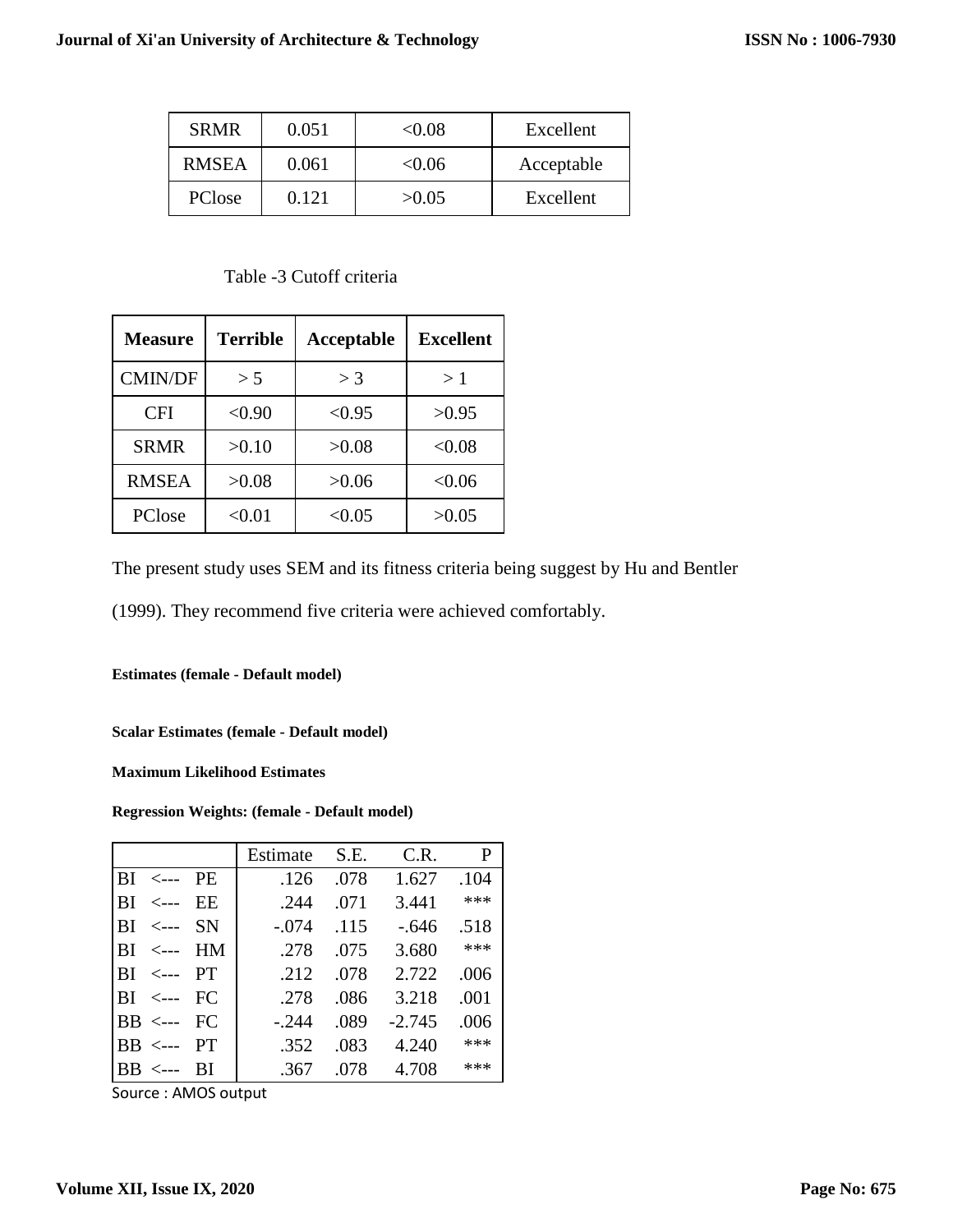(BI- buying intent EE-Effort expectancy PE – performance expectancy

HM hedonic motivation  $SN$ - social norms  $FC$  – facilitation  $PT$  – perceived Trust) Results and Interpretation: The first part of questionnaire suggest that only 35% respondent trust online marketing and they perceives ecommerce are trustable one. The majority of respondent are male and city is dominated by male population. H1 is accepted and it suggest that PE is significantly influence buying inetent. H2 is rejected and it suggest that EE has significantly influence the buying intent online consumer. H3 was rejected and it shows that social norms has negatively influence the buying intent but the influence is not significant. H4 is supported and it suggest that hedonic motivation is significant influence on BI. H5 is accepted and it means that PT has significant influence on BI.

H6 and H7 were accepted and it suggest facilitating condition is significantly influence on both buying intent as well as buyer behavior.H6 finding is contrast the Ventash et al. (2012) and H7 result support Ventash et al. (2003). H8 is accepted and it suggest perceived trust is significantly influence the buying behavior .H9 is accepted and it means buyer intent is significantly influence the buyer behavior and it support findings of Azjen (1991); Ventash et al. (2003).

## Conclusion

Respondent interest inline marketing is boosted by their perceived trust but many of them not engaged in online marketing. The selected variable explains the 49 % variance of the buying intent and it is considerable good and four determined explained only 34% variance in the buyer behavior.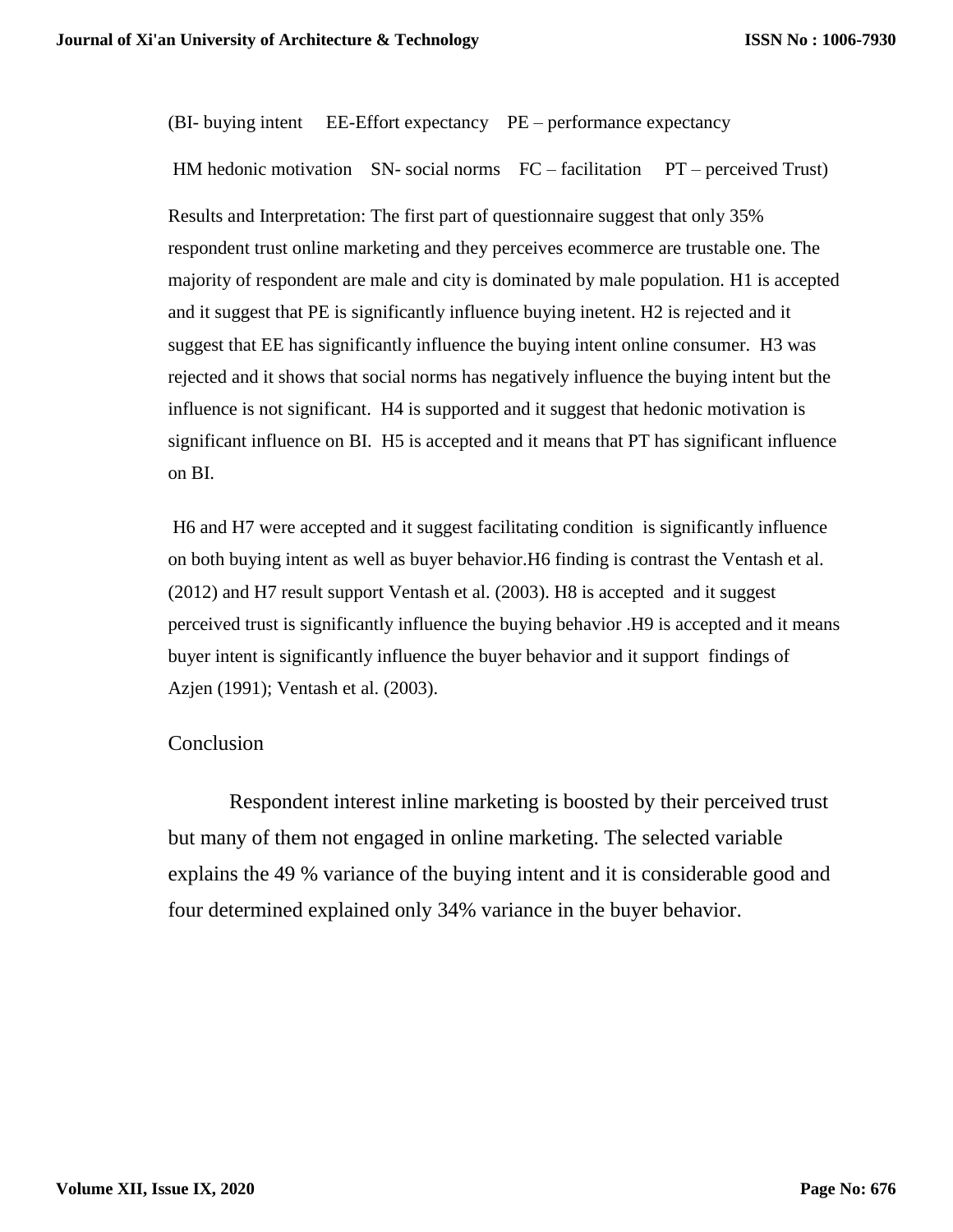References

Aghdaie, S. F., Piraman, A., & Fathi, S. (2013). An Analysis of Factors Affecting the

Consumer's Attitude of Trust and their Impact on Internet Purchasing Behavior.

*International Journal of Business and Social Science*, *2*(23), 147-159.

Consumer trust in online transactions significantly is more important than in

traditional markets, and Lack of trust in e-commerce component is considered as

one of the main reasons for crashing some dot-com companies Reference

- Ahuja, M., Gupta, B., & Raman, P. (2003). An empirical investigation of online consumer purchasing behavior. *Communications of the ACM*, *46*(12), 145-151. doi:10.1145/953460.953494
- Ajzen, I. (1991). The theory of planned behavior. *Organizational Behavior and Human Decision Processes*, *50*(2), 179-211. doi:10.1016/0749-5978(91)90020-t
- Ajzen, I., & Fishbein, M. (1975). undefined. *Psychological Bulletin*, *82*(2), 261-277. doi:10.1037/h0076477
- Al-Qeisi, K., Dennis, C., Alamanos, E., & Jayawardhena, C. (2014). Website design quality and usage behavior: Unified theory of acceptance and use of technology. *Journal of Business Research*, *67*(11), 2282-2290. doi:10.1016/j.jbusres.2014.06.016
- Bagozzi, R. P., Davis, F. D., & Warshaw, P. R. (1992). Development and test of a theory of technological learning and usage. *Human Relations*, *45*(7), 659-686. doi:10.1177/001872679204500702
- Bhatnagar, A., & Ghose, S. (2004). Segmenting consumers based on the benefits and risks of internet shopping. *Journal of Business Research*, *57*(12), 1352-1360. doi:10.1016/s0148-2963(03)00067-5
- Blackwell, R. D. (2006). *Consumer behaviour* (9th ed.). Ohio-South Western: The Dryden Press.
- Bruner, G. C., & Kumar, A. (2005). Explaining consumer acceptance of handheld internet devices. *Journal of Business Research*, *58*(5), 553-558. doi:10.1016/j.jbusres.2003.08.002
- Chang, H. H., & Chen, S. W. (2009). Consumer perception of interface quality, security, and loyalty in electronic commerce. *Information & Management*, *46*(7), 411-417. doi:10.1016/j.im.2009.08.002
- Chang, H. H., Fu, C. S., & Jain, H. T. (2016). Modifying UTAUT and innovation diffusion theory to reveal online shopping behavior. *Information Development*, *32*(5), 1757-1773. doi:10.1177/0266666915623317
- Chang, H. H., Fu, C. S., & Jain, H. T. (2016). Modifying UTAUT and innovation diffusion theory to reveal online shopping behavior. *Information Development*, *32*(5), 1757-1773. doi:10.1177/0266666915623317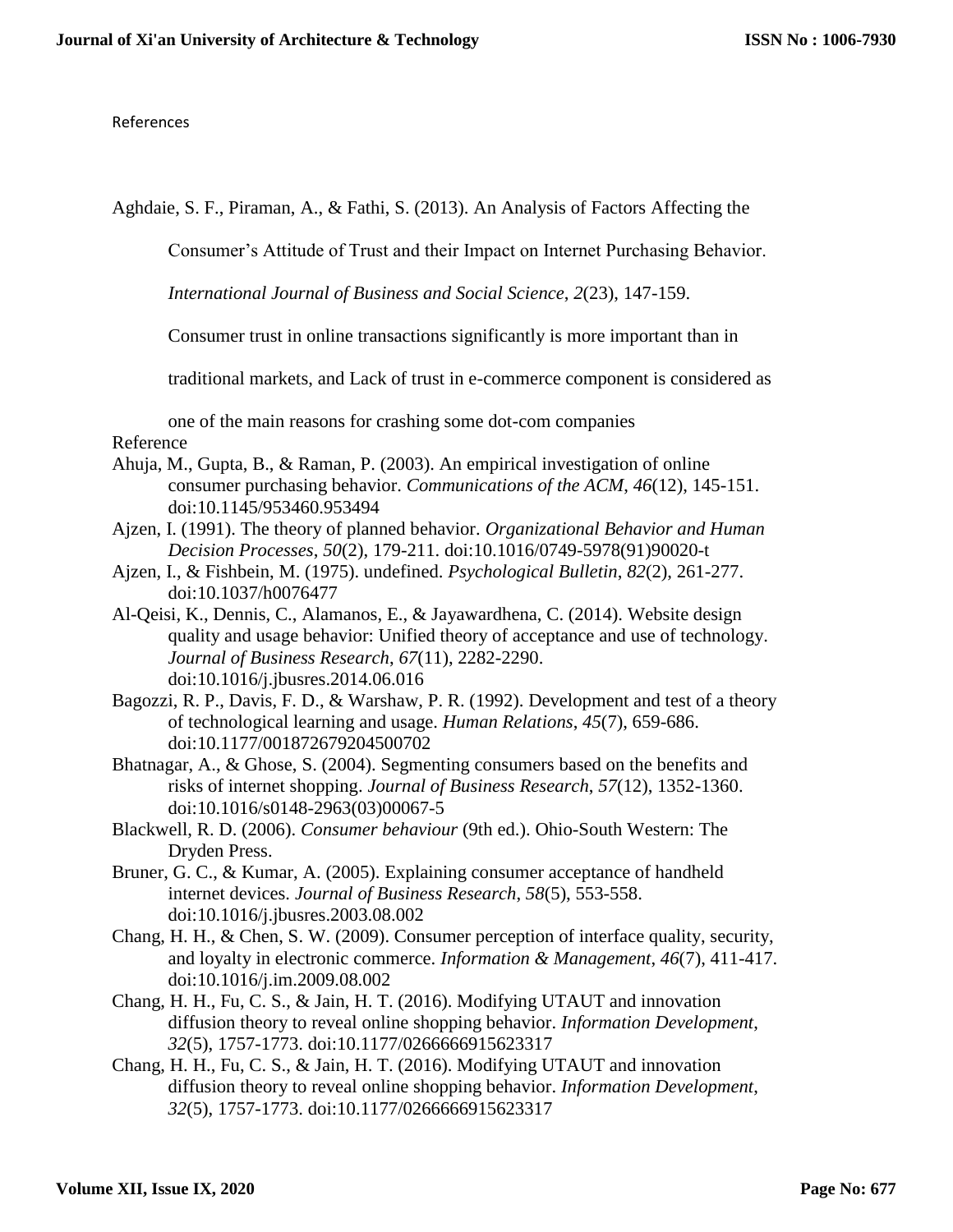- Chang Liu, & Kostiwa. (2007). An Application of the UTAUT Model for Understanding Student Perceptions Using Course Management Software.
- Childers, T. L., Carr, C. L., Peck, J., & Carson, S. (2001). Hedonic and utilitarian motivations for online retail shopping behavior. *Journal of Retailing*, *77*(4), 511- 535. doi:10.1016/s0022-4359(01)00056-2
- Cox, D. F., & Rich, S. U. (1964). Perceived risk and consumer decision-making—The case of telephone shopping. *Journal of Marketing Research*, *1*(4), 32-39. doi:10.1177/002224376400100405
- Davis, F. D. (1989). Perceived usefulness, perceived ease of use, and user acceptance of information technology. *MIS Quarterly*, *13*(3), 319. doi:10.2307/249008
- Fang, Y., Chiu, C., & Wang, E. T. (2011). Understanding customers' satisfaction and repurchase intentions. *Internet Research*, *21*(4), 479-503. doi:10.1108/10662241111158335
- Ha, S., & Stoel, L. (2009). Consumer E-shopping acceptance: Antecedents in a technology acceptance model. *Journal of Business Research*, *62*(5), 565-571. doi:10.1016/j.jbusres.2008.06.016
- Harridge-March, S. (2006). Can the building of trust overcome consumer perceived risk online? *Marketing Intelligence & Planning*, *24*(7), 746-761. doi:10.1108/02634500610711897
- Hassan, A. M. (2006). Conceptualization and measurement of perceived risk in online shopping. *marketing management journal*, *7*, 138-147.
- Jeung, E. G., & Park, H. S. (2017). An empirical study on the user acceptance of internet primary bank based on UTAUT2. *The e-Business Studies*, *18*(3), 75-95. doi:10.20462/tebs.2017.06.18.3.75
- Jiang, L. (., Yang, Z., & Jun, M. (2013). Measuring consumer perceptions of online shopping convenience. *Journal of Service Management*, *24*(2), 191-214. doi:10.1108/09564231311323962
- Khalilzadeh, J., A B., & Bilgihan, A. (2017). Security-related factors in extended UTAUT model for NFC based mobile payment in the restaurant industry. *Computers in Human Behavior*, *70*, 460-474. doi:10.1016/j.chb.2017.01.001
- Kim, J. U., Kim, W. J., & Park, S. C. (2010). Consumer perceptions on web advertisements and motivation factors to purchase in the online shopping. *Computers in Human Behavior*, *26*(5), 1208-1222. doi:10.1016/j.chb.2010.03.032
- King, R. C., Sen, R., & Xia, M. (2004). Impact of web-based e-Commerce on channel strategy in retailing. *International Journal of Electronic Commerce*, *8*(3), 103- 130. doi:10.1080/10864415.2004.11044297
- Laroche, M., McDougall, G. H., Bergeron, J., & Yang, Z. (2004). Exploring how intangibility affects perceived risk. *Journal of Service Research*, *6*(4), 373-389. doi:10.1177/1094670503262955
- Lin, W., Wang, M., & Hwang, K. P. (2010). The combined model of influencing on-line consumer behavior. *Expert Systems with Applications*, *37*(4), 3236-3247. doi:10.1016/j.eswa.2009.09.056
- Martínez‐López, F. J., Luna, P., & José Martínez, F. (2005). Online shopping, the standard learning hierarchy, and consumers' internet expertise. *Internet Research*, *15*(3), 312-334. doi:10.1108/10662240510602717